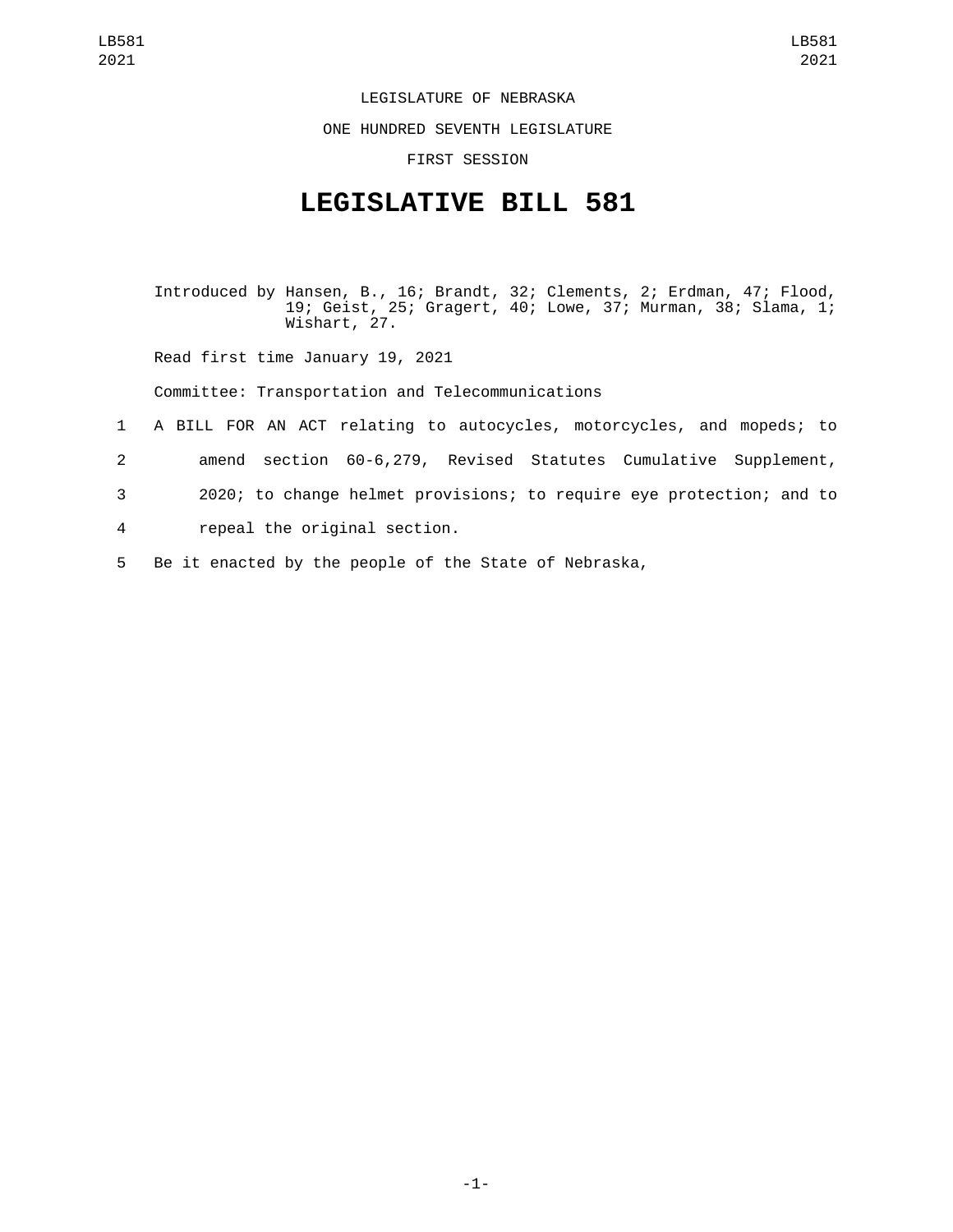Section 1. Section 60-6,279, Revised Statutes Cumulative Supplement, 2 2020, is amended to read:

 60-6,279 (1) A person shall not operate a motorcycle or moped on any highway in this state unless such person is wearing eye protection.

 (2) Except as otherwise provided in subsections (3) and (4) of this 6 section, a A person shall not operate or be a passenger in an autocycle 7 described in subsection (2) of this section, on a motorcycle other than 8 an autocycle, or on a moped on any highway in this state unless such person is wearing a protective helmet of the type and design manufactured for use by operators of such vehicles and unless such helmet is secured 11 properly on such person's his or her head with a chin strap while the vehicle is in motion. All such protective helmets shall be designed to reduce injuries to the user resulting from head impacts and shall be designed to protect the user by remaining on the user's head, deflecting blows, resisting penetration, and spreading the force of impact. Each such helmet shall consist of lining, padding, and chin strap and shall meet or exceed the standards established in the United States Department of Transportation's Federal Motor Vehicle Safety Standard No. 218, 49 19 C.F.R. 571.218, for motorcycle helmets.

 (3) A person who is at least twenty-one years of age and has been certified by the Motorcycle Safety Foundation basic motorcycle rider course or other substantially similar motorcycle rider course is exempt 23 from subdivision (2) of this section.

24 (4) For purposes of this section, eye protection means glasses that cover the orbital region of a person's face, a protective face shield attached to a protective helmet, goggles, or a windshield on the motorcycle or moped that protects the operator's and passenger's horizontal line of vision in all operating positions.

 (2) This section applies to an autocycle that has a seating area 30 that is not completely enclosed.

Sec. 2. Original section 60-6,279, Revised Statutes Cumulative

-2-